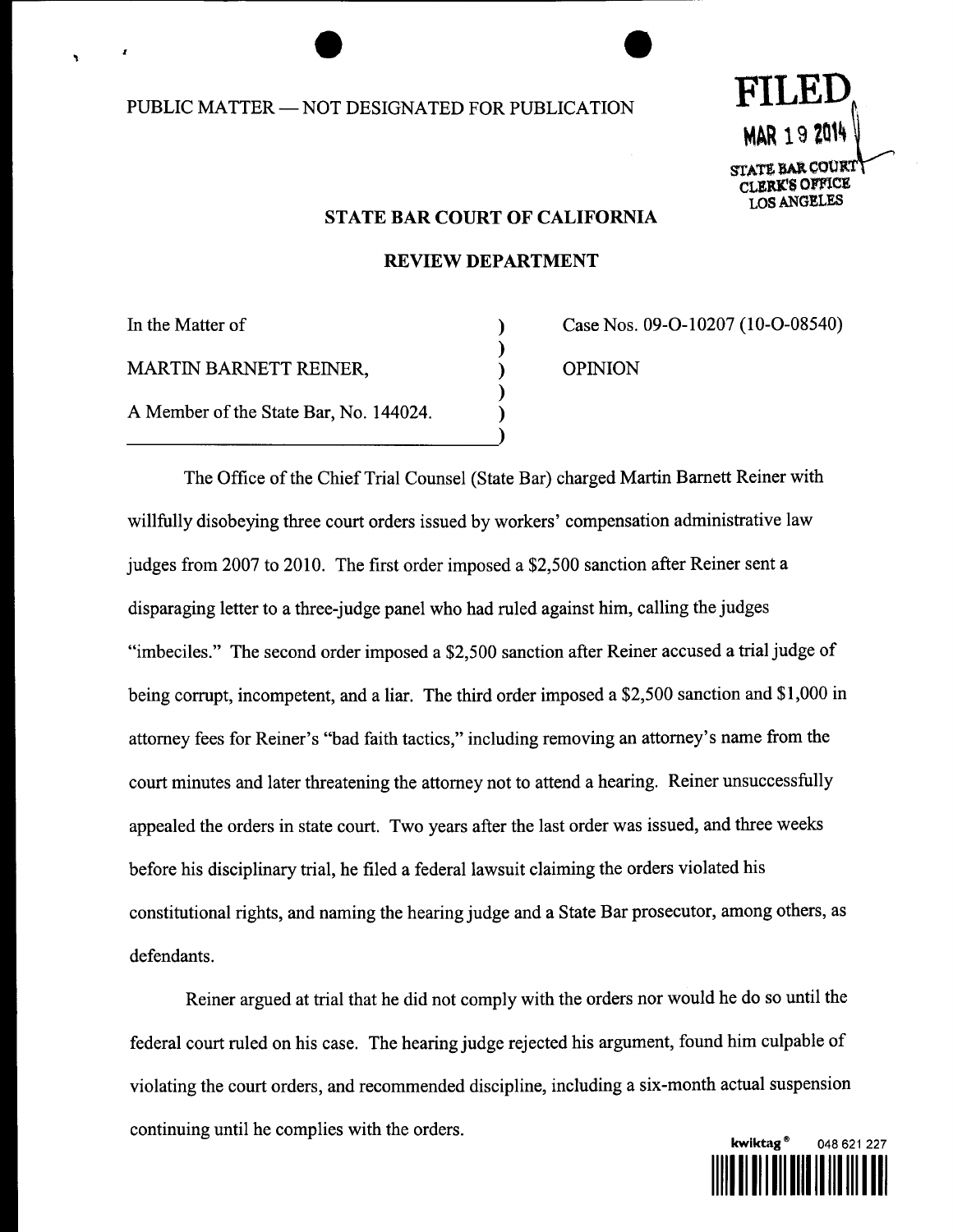Reiner seeks review. He asserts the same argument he made at trial -- that the state court orders are not final pending his federal lawsuit. He also advances several procedural claims, including that the State Bar prosecutor and hearing judge are disqualified and the State Bar Court lacks jurisdiction to hear this case. Reiner requests a dismissal. The State Bar did not appeal but supports the recommended discipline.

After independently reviewing the record (Cal. Rules of Court, rule 9.12), we reject Reiner's procedural claims and adopt the hearing judge's culpability findings. We also agree that the State Bar proved three aggravating circumstances (multiple acts, misconduct surrounded by bad faith, and indifference), and Reiner proved one mitigating circumstance (no prior discipline). Although we assign less weight in mitigation, we adopt the hearing judge's recommendation because it is within the range of appropriate discipline that will protect the public, the courts, and the legal profession.

#### I. FACTS

#### A. The Ezra Matter — Case No. 09-O-10207

 $\blacktriangleleft$ 

Reiner represented applicant Habtnesh Ezra before the Workers' Compensation Appeals Board (WCAB), case Nos. LAO 0746907, LAO 0777008. In December 2006, a three-judge panel awarded Ezra \$1,808 as reimbursement for health club dues and \$1,500 in attorney fees. The defendant (State of California) sought reconsideration. Reiner filed a response and also petitioned for reconsideration on Ezra's behalf, arguing the court should have granted interest to his client. In February 2007, the WCAB judges reversed the attorney fees award and denied Ezra's petition for reconsideration.

The judges took issue with Reiner's pleadings. In their ruling, they criticized him for attaching documents to the petition that were already in evidence and making "numerous unprofessional and inappropriate remarks and accusations concerning defendant and its counsel."

-2-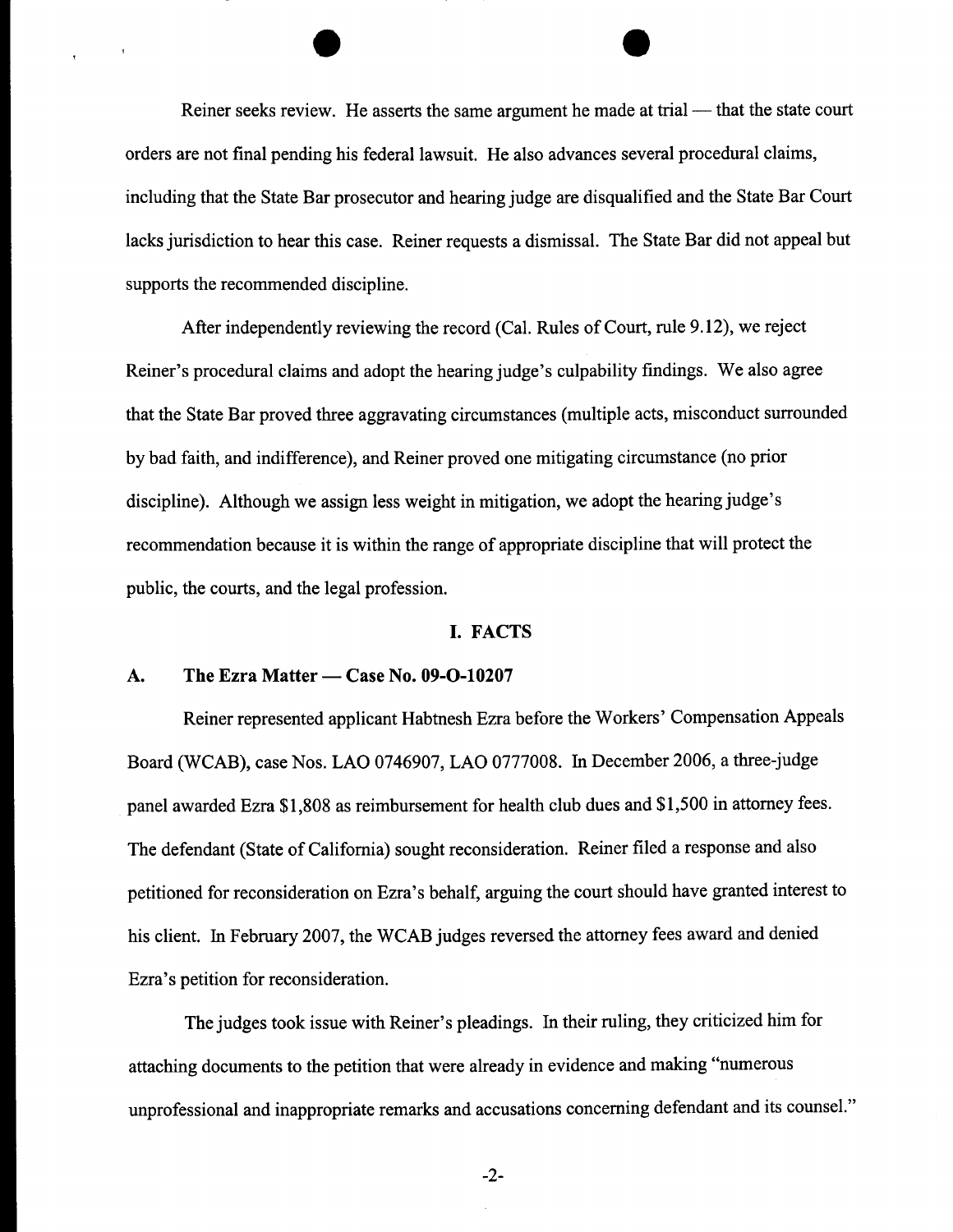They advised him to "use a more appropriate tone and more appropriate language in the future," and warned that repeated failure to comply with WCAB rules could result in sanctions.

In response to the ruling, on March 6, 2007, Reiner wrote an insulting letter to the judges seeking their disqualification. He berated them for having "the audacity to admonish" him as unprofessional and inappropriate, and accused them of "fail[ing] miserably to discharge [their] duties" and of being "either incompetent to the extent of being imbeciles.., or the three of you are crooked by some form of undisclosed bias." He demanded that the judges apologize for their "judicial malfeasance."

On May 29, 2007, a panel assigned to review Reiner's pleadings and letter found that Reiner's remarks in the letter were motivated by his "willful intent to disrupt or delay the proceedings or by an improper motive, and are indisputably without merit." On July 23, 2007, the panel ordered Reiner to pay \$2,500 in sanctions within 20 days. Reiner filed a Petition for Writ of Review. The Court of Appeal (Second Appellate District) summarily denied the petition on February 27, 2008, and the order became final.

#### **B.** The Palafox Matter — Case No. 10-O-08540

The following year, Reiner was sanctioned again for his improper conduct in another workers' compensation matter while representing the defendant, Pelican Products, Inc., in *Rosa Palafox v. Pelican Products, Inc., et al.,* case No. ADJ 103216 (LAO 0867367) In April 2009, he moved to compel the deposition testimony of opposing counsel and four associates. Reiner knew the information he sought was covered by the attorney-client privilege, but contended the crime-fraud exception applied. Reiner testified he asserted the exception to expose misconduct and fraud by the workers' compensation judges, who he believed were conspiring to protect Palafox's fabricated claim. Palafox's counsel opposed the motion and requested attorney fees and sanctions for Reiner's bad faith tactics.

-3-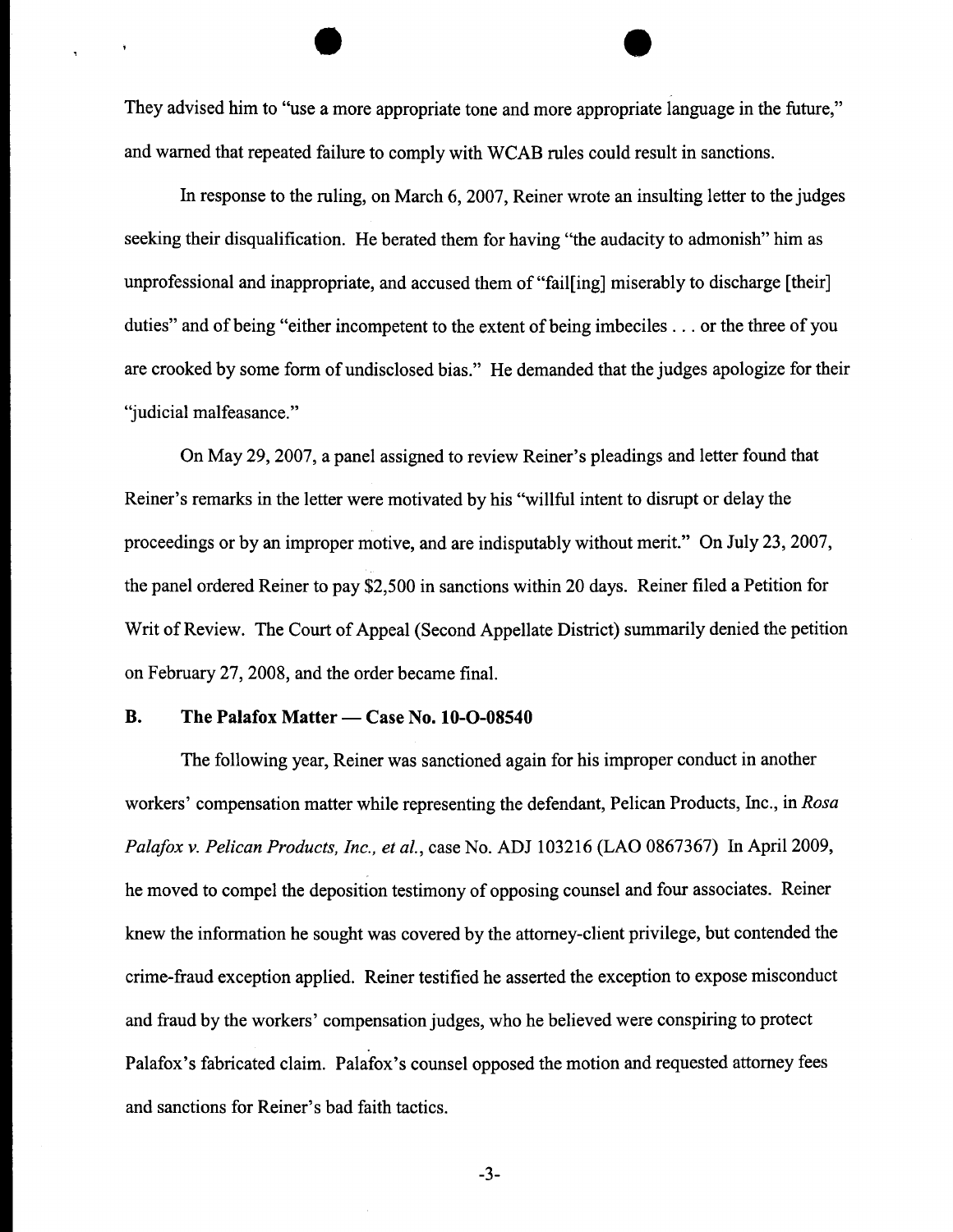In September 2009, the parties appeared before Judge Richard Shapiro, a workers' compensation hearing judge. Sheila Kashani, counsel for a defendant in a related case, appeared and placed her name and the name of her law firm on the record of appearances, which serves as an official court document called Minutes of Hearing. Reiner crossed out her name and the name of her law firm. Based on his conduct, the court set a sanctions hearing for October 6, 2009, and ordered Kashani to appear. The day before the hearing, Reiner sent a letter to her employer, instructing that no one from the law firm should appear, especially Kashani. Reiner warned that any appearance would result in "legal liability" against the firm.<sup>1</sup> That same day, Reiner petitioned the court to disqualify Judge Shapiro, and the October 6, 2009 hearing was taken off calendar.

In October 2009, Judge Shapiro filed a Report and Recommendation on the Petition for Disqualification, and Reiner filed his reply. The WCAB denied the petition, concluding Reiner filed it to sully the integrity of Judge Shapiro by accusing him of shielding ethical violations, corruption, and either lying or being so incompetent that he should be terminated. On February 23, 2010, the WCAB ordered that Reiner pay \$2,500 in sanctions.

On June 21, 2010, Judge Shapiro denied Reiner's motion to compel the deposition testimony of Palafox's attorneys and ordered him to pay opposing counsel \$1,000 in sanctions. Judge Shapiro also ordered \$2,500 in sanctions for Reiner's bad faith tactics, including deleting Kashani's name from the court minutes and sending her threatening letters. The judge found that although parties may note issues and/or objections on the minutes, deleting what another party entered is "unacceptable" and "completely improper." Reiner sought reconsideration. On September 7, 2010, the WCAB affirmed Judge Shapiro's ruling, but clarified that the \$1,000

<sup>1</sup> Reiner defended his actions at his discipline trial: "Sheila Kashani interloped and trespassed into that case. I had every right to protect my client's interests against her and against crooked Judge Shapiro, and to cross out her name on the appearance sheet [as] a correction of the record."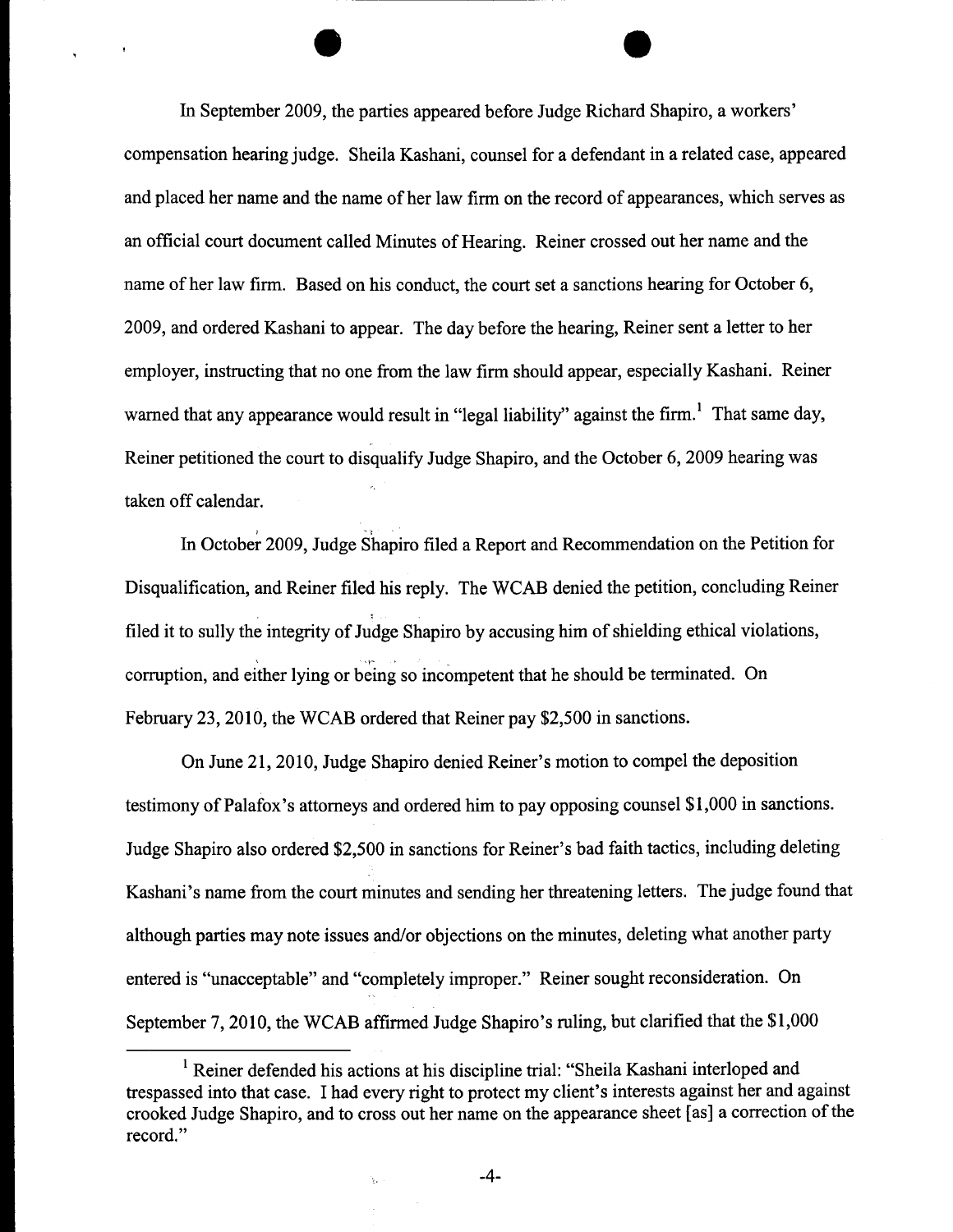award to opposing counsel was for attomey fees and costs, not sanctions. The Court of Appeal and the California Supreme Court denied Reiner's challenge of the *Palafox* orders, rendering the orders final. Thereafter, in August 2011, the WCAB notified Reiner he would be referred to the State Bar if the sanctions were not paid. Reiner ignored this notification, claiming it constituted "the crime of extortion."

#### C. **Reiner's Federal Lawsuit**

On December 8, 2011, the State Bar filed a Notice of Disciplinary Charges (NDC) for Reiner's failure to obey the court orders issued in *Ezra and Palafox.* Ten months later, on October 9, 2012, and three weeks before his disciplinary trial, Reiner filed a complaint in federal district court. It lists several defendants, including the State Bar Court hearing judge, a State Bar prosecutor, Judge Shapiro, WCAB judges, Court of Appeal and Superior Court judges, and the State Bar. Reiner testified his case was now before the Ninth Circuit Court of Appeal.2

Reiner alleged in the complaint that the defendants violated his constitutional rights in the *Palafox* case — he did not reference the *Ezra* case. He asked the federal court to rule that: (1) the sanction orders and the attorney fee award in *Palafox* be declared legally void; and (2) his disciplinary prosecution be declared "unconstitutional, illegal, and unethical." Reiner requested that his discipline case be dismissed with prejudice and for monetary damages for his emotional distress caused by the WCAB's "outrageous misconduct of extortion." He also demanded that each defendant's employment be terminated for cause.

<sup>&</sup>lt;sup>2</sup> Reiner offered only his own testimony to establish he filed the federal lawsuit or that it was on appeal. To address his arguments, however, we take judicial notice of a copy of a complaint in the United State District Court, Central District of California, (file-stamped October 9, 2012), which Reiner appended to a November 14, 2012 Petition for Interlocutory Review.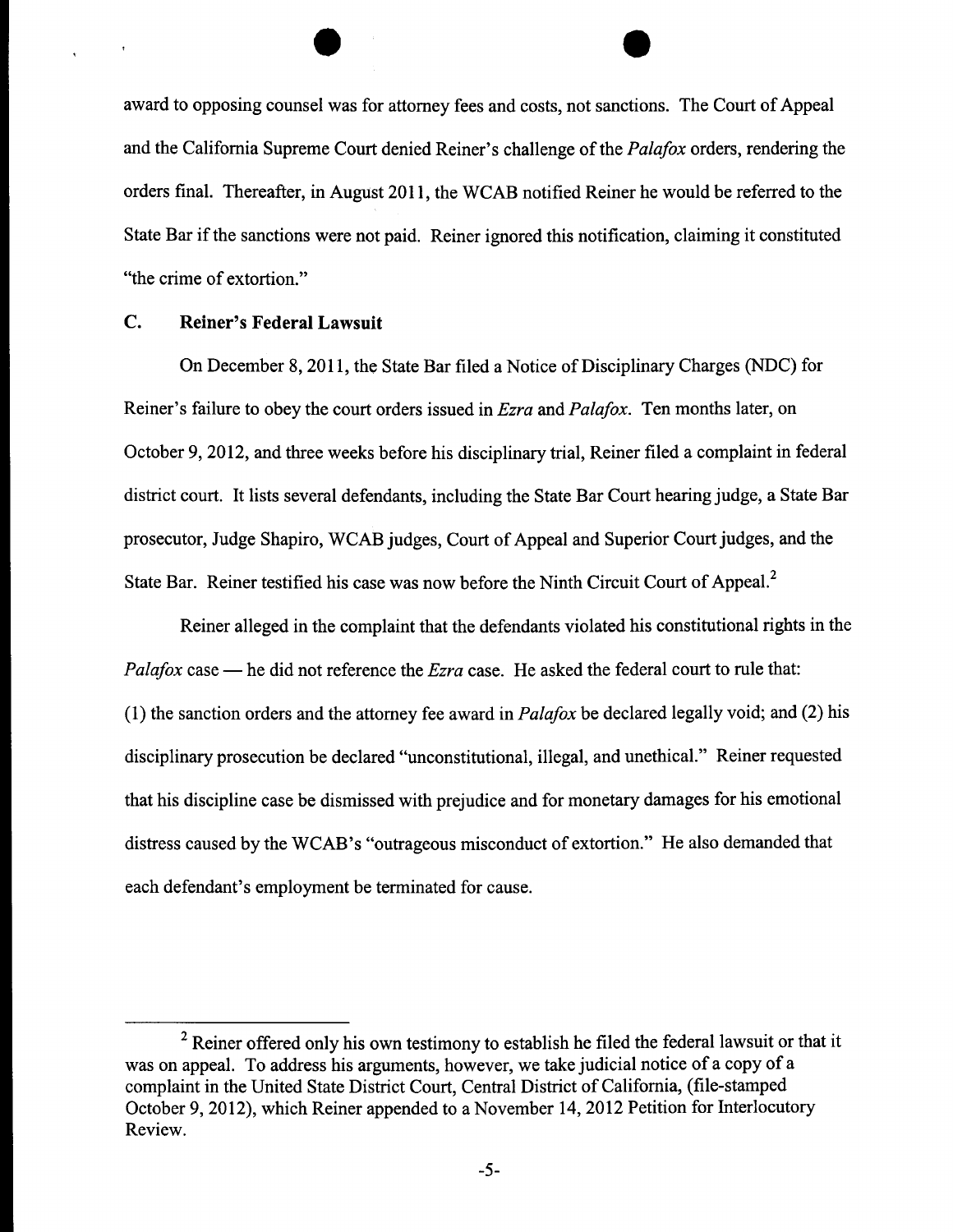## **II. REINER IS CULPABLE OF DISOBEYING COURT ORDERS**

The State Bar charged Reiner with two counts of failing to obey court orders in violation of Business and Professions Code section  $6103<sup>3</sup>$ . That section provides, in relevant part, that "wilful disobedience or violation of an order of the court requiring [an attorney] to do or forbear an act connected with or in the course of his profession, which he ought in good faith to do or forbear, and any violation of the oath taken by him, or of his duties as an attorney, constitute causes for disbarment or suspension." Count One alleged Reiner failed to obey the July 23, 2007 order to pay \$2,500 sanctions in the *Ezra* case. Count Two alleged that he failed to obey two court orders in the *Palafox* case: (1) the February 23, 2010 sanctions order for \$2,500; and (2) the June 21, 2010 sanctions order for \$2,500, along with the \$1,000 attorney fees order.

Reiner claims he cannot be culpable of violating section 6103 because the orders are not final pending the outcome of his federal lawsuit. The hearing judge correctly rejected his claim and found him culpable as charged.

## A. The State Court Orders Are Final and Enforceable for Discipline Purposes

## 1. Reiner Knew of the Orders

To establish that Reiner wilfully disobeyed a court order under section 6103, the evidence must show that he knew there was a final, binding court order. *(ln the Matter of Maloney and Virsik* (Review Dept. 2005) 4 Cal. State Bar Ct. Rptr. 774, 787 [attorney's knowledge of final, binding order is essential element of violation].) "[A] WCAB decision becomes final for purposes of res judicata when it constitutes the last word of the rendering court and the appellate courts have denied review." *(Marsh v. Workers' Comp. Appeals Bd.* (2005) 130 Cal.App.4th 906, 916.) Reiner knew about the orders and that his challenges to them in the California

<sup>&</sup>lt;sup>3</sup> All further references to sections are to this source.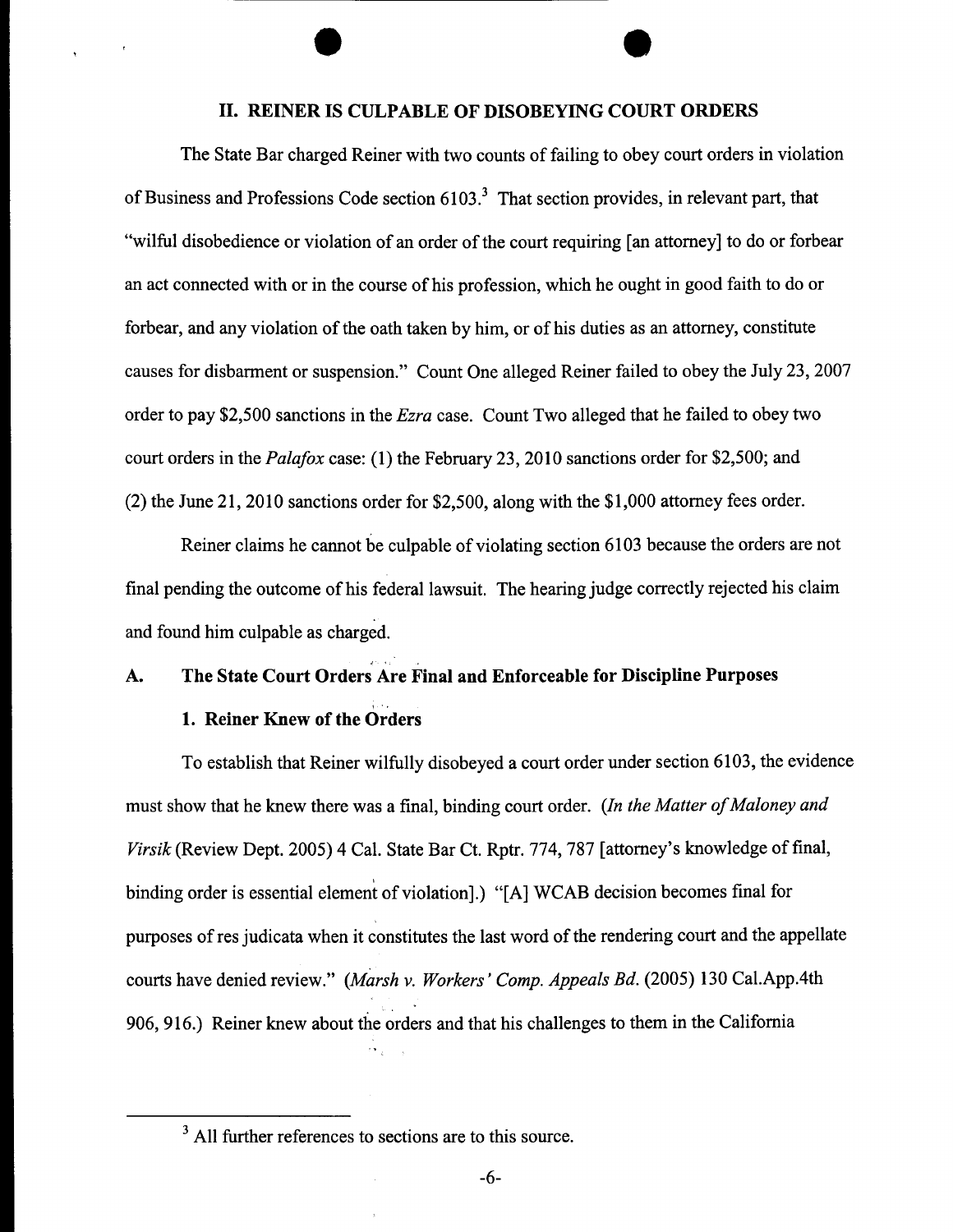appellate courts were unsuccessful. The evidence establishes Reiner knew the state court orders were final.

#### 2. The Orders Have Not Been Stayed

Reiner cites no authority for his position that these final orders are not enforceable for disciplinary purposes. Since he did not prove that any court stayed, abated, or enjoined the orders at issue, they are binding and enforceable for purposes of this court's determination of his violation of section 6103. (Cf. *Canatella v. State of California* (2002) 304 F.3d 843,849, 851 [attorney obtained order from magistrate judge staying federal sanctions orders and prospective State Bar proceedings pending outcome of attorney's direct appeal of sanctions order]; see Fed. Rules Civ. Proc., rule 62(d) [federal sanction orders fully enforceable when issued absent stay or posting of bond]; *Banks v. Manos* (1991) 232 Cal.App.3d 123, 129 [sanctions orders not automatically stayed upon appeal; bond must be posted to stay execution].)

That Reiner filed a federal lawsuit challenging the final state court orders does not stay his discipline case or postpone his obligation to obey the orders. To begin, his lawsuit has no bearing on the July 23, 2007 sanctions order in *Ezra* since his federal complaint references *only* the *Palafox* case. As to the *Palafox* orders, Reiner cites no authority, and we find none, excusing his compliance merely because he collaterally attacked them in federal court. (See Cal. Rules of Ct., rule 9.10 [conviction final and subject to discipline "when the availability of appeal has been exhausted and the time for filing a petition for certiorari in the United States Supreme Court on direct review of the judgment of conviction has elapsed"].) In fact, the orders were final when the State Bar instituted this disciplinary proceeding in December 2011, which was nearly a year before Reiner filed his October 2012 federal lawsuit. Reiner has not shown he obtained an order from the federal courts enjoining this disciplinary proceeding pending disposition of his federal lawsuit.

-7-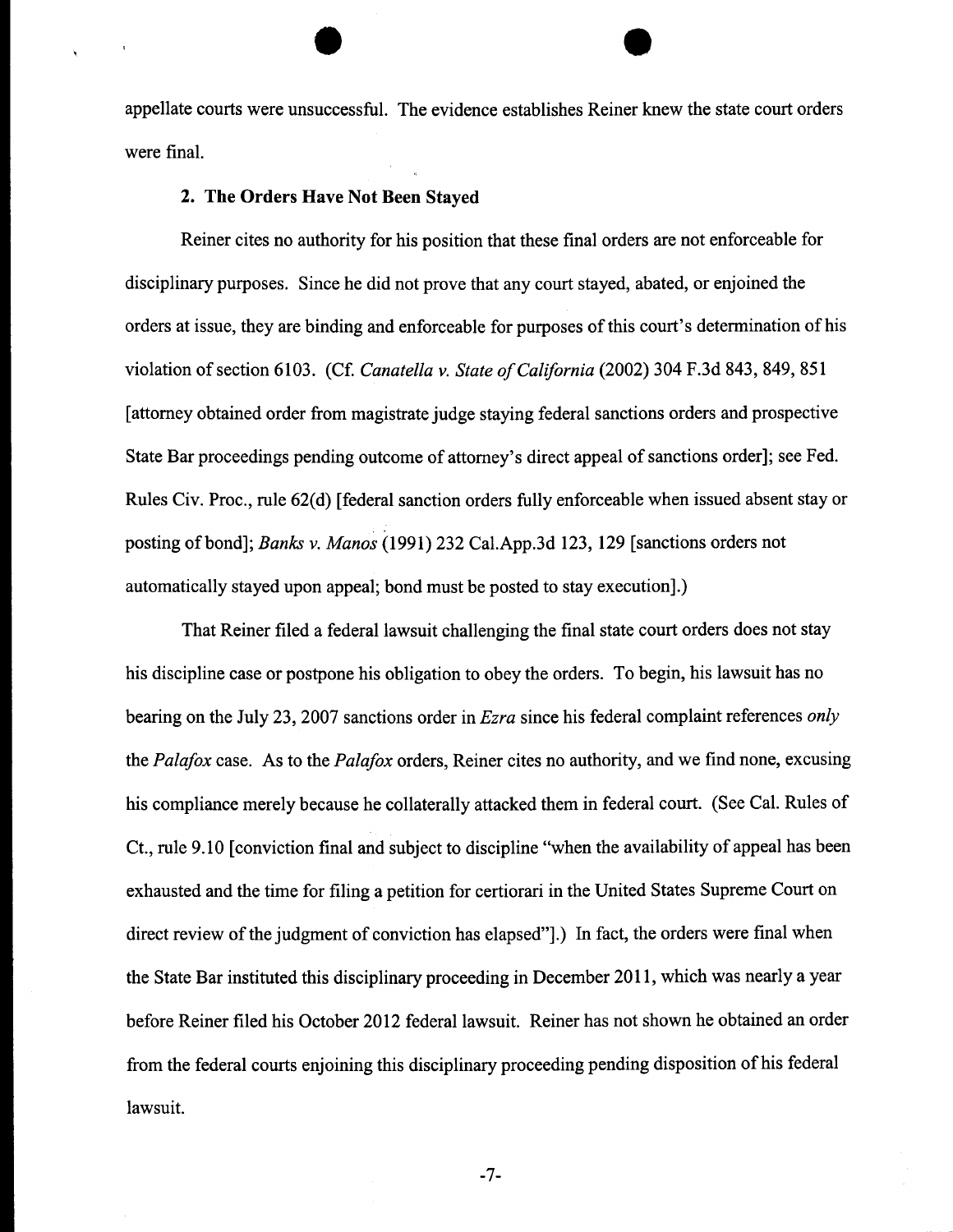#### **B. Reiner Did Not Act in Good Faith**

Reiner relies on *Canatella v. Stovitz* (N.D. Cal. 2005) 365 F.Supp.2d 1064 *(Stovitz)* to argue that, under section 6103, he need not obey court orders he subjectively believes are unconstitutional; in other words, he acted in good faith. His reliance on *Stovitz* is misplaced.

*In Stovitz,* an attorney challenged section 6103 as overbroad, claiming it requires counsel to obey all orders, even if believed to be unconstitutional. The court rejected the claim, reasoning that an attorney may be disciplined only for violating those orders the attorney "ought in good faith" to comply with. *(Stovitz, supra,* 365 F.Supp.2d at p. 1074 [quoting § 6103].) The court found this good faith provision "ensures that an attorney will not be disciplined for failing to comply with an unjust court order. The provision narrows the scope of the law, and hence, allows for an attorney to exercise his or her right to disobey a court order the attorney believes to be unconstitutional." *(Id.* at p. 1074.)

*Stovitz,* however, does not establish, or even suggest, that attorneys may disregard court orders simply because they subjectively believe them to be invalid. In fact, relevant case law instructs that the opposite is true. *(In the Matter of Klein* (Review Dept. 1994) 3 Cal. State Bar. Ct. Rptr. 1, 9, fn. 3 ["Respondent's belief as to the validity of the order is irrelevant to the section 6103 charge"].) Rather, *Stovitz* merely emphasizes that an attorney may not be disciplined if that attorney did not obey court orders for some good faith reason. (See, e.g., *In the Matter of Boyne* (Review Dept. 1993) 2 Cal. State Bar Ct. Rptr. 389, 404-405 [no violation of § 6103 where attorney failed to timely pay sanctions; account had sufficient funds when check written but closed by bank prior to check clearing].)

Like the hearing judge, we conclude Reiner did not hold such a good faith belief. He knew about the orders, unsuccessfully challenged them in the California appellate courts, ignored the WCAB warning that his non-compliance would be reported to the State Bar, and continued to

**-8-**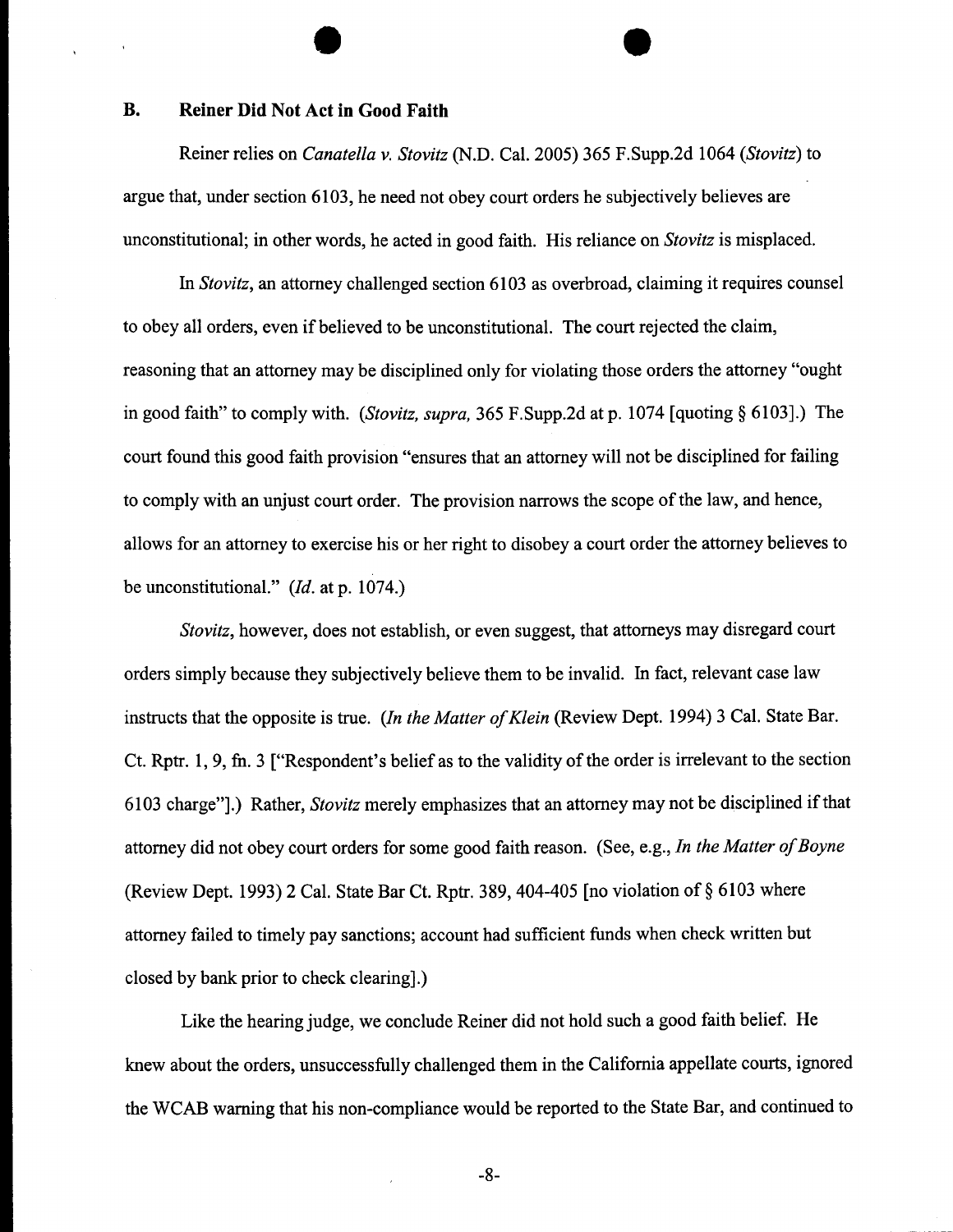refuse to obey them even after disciplinary charges were filed. Further, the timing of his federal lawsuit  $-$  filed nearly a year after the NDC filing  $-$  does not support his claim of good faith. To the contrary, it appears he filed the lawsuit to delay and frustrate these proceedings and not because he suddenly realized, in good faith, the orders were constitutionally invalid three weeks before his discipline trial. We conclude Reiner did not have a good faith reason for failing to comply with the final state court orders. *(Maltaman v. State Bar* (1987) 43 Cal.3d 924, 951- 952 ["no plausible belief in the right to ignore final, unchallengeable orders one personally considers invalid"].)

#### IlL REINER'S PROCEDURAL CHALLENGES LACK MERIT

Reiner contends: (1) the State Bar prosecutor and the hearing judge should have been disqualified because they have an "impermissible conflict" as named defendants in his federal lawsuit; (2) the State Bar Court has no jurisdiction to determine the constitutional validity of the orders; and (3) the State Bar's charges against him are based on "falsehoods," making the proceedings "nothing more than a lynching." As detailed below, his arguments are meritless.

#### **A. The Hearing Judge Was Not Disqualified**

Under rule 5.46(A) of the State Bar Rules of Procedure, a judge must be disqualified when Code of Civil Procedure section 170.1 applies. Under that section, disqualification may be based on "[b]ias or prejudice toward a lawyer in the proceeding" or when "[a] person aware of the acts might reasonably entertain a doubt that the judge would be able to be impartial." Reiner failed to cite any evidence in the record establishing that the hearing judge was biased, nor did he present authority that the judge was disqualified by nature of being a named defendant in his federal lawsuit. In fact, the California Court of Appeal has concluded otherwise. (See *First*

-9-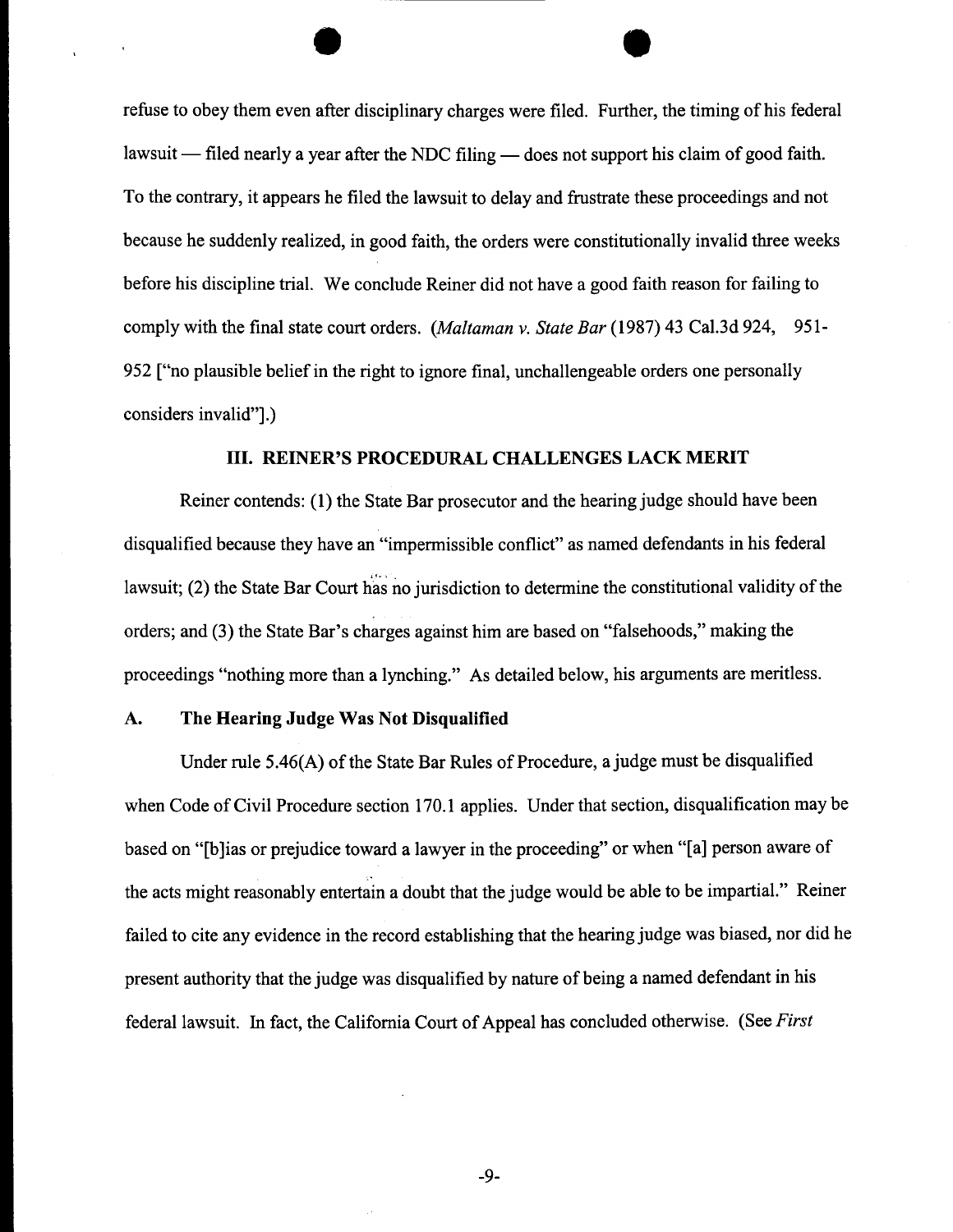*Western Development Corp v. Superior Court* (1989) 212 Cal.App.3d 860, 867 [appellate judges not disqualified because litigant filed discrimination lawsuit naming them as defendants]. $)^4$ 

## **B. State Bar Court Has Jurisdiction Over Disciplinary Cases**

Reiner asserts that the State Bar Court lacked jurisdiction to determine the constitutional validity of his claim under Article III, section 3.5 of the California Constitution. This authority is not relevant to these proceedings because it prohibits an administrative agency from declaring *a statute* unenforceable or unconstitutional; Reiner challenges *court orders.* Also, the hearing judge did not determine the constitutionality of the orders; she simply recommended discipline for Reiner's failure to obey them, as she is authorized to do. (§ 6087 [Supreme Court may authorize State Bar to take any action regarding attorneys otherwise reserved to it]; *Jacobs v. State Bar* (1977) 20 Cal.3d 191, 196 [Supreme Court retains exclusive power over attorney discipline with State Bar as administrative arm].) Ultimately, Reiner may raise his federal claims before the California Supreme Court by petitioning for review of a State Bar Court Review Department decision. (See *Hirsch v. Justices of the Supreme Court of California* (9th Cir. 1995) 67 F.3d 708, 713 [federal constitutional claims can be raised before California Supreme Court in petition for review after disciplinary proceedings in State Bar Court].)

## **C. No Proof State Bar Acted in Bad Faith**

Reiner asserts that the prosecutor should be disqualified and the State Bar is proceeding on falsehoods. No evidence supports this assertion, and Reiner failed to provide citation to the record, statutes, case law, or other authority establishing the State Bar is biased against him.

<sup>&</sup>lt;sup>4</sup> We also reject Reiner's claim that the hearing judge improperly ruled on her own motion for disqualification. On October 29, 2012, the day before his trial, Reiner filed a motion to disqualify the judge because she was a named defendant in his federal lawsuit. The judge properly ordered the motion stricken because it disclosed no valid legal grounds for disqualification. (Code Civ. Proc. § 170.4, subd. (b).)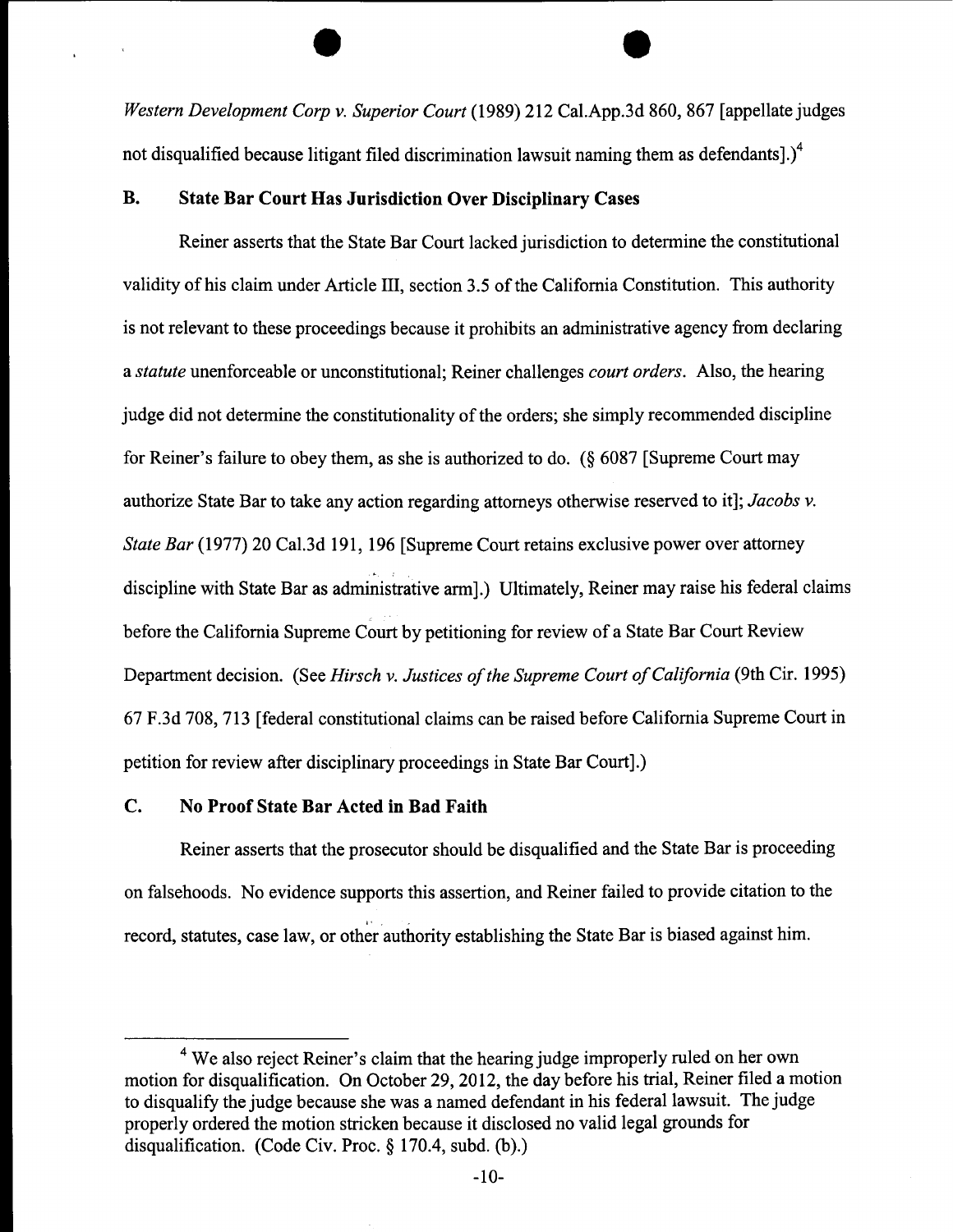## IV. AGGRAVATION AND MITIGATION

The State Bar must establish aggravating circumstances by clear and convincing evidence<sup>5</sup> (std. 1.5),<sup>6</sup> and Reiner has the same burden to prove those factors in mitigation (std. 1.6). The hearing judge found three factors in aggravation and one in mitigation. We adopt these findings, but give diminished mitigating weight to Reiner's lack of prior record in light of his serious misconduct.

## **A. Three Aggravating Circumstances**

#### 1. Multiple Acts of Wrongdoing (Std. 1.5(b))

Reiner failed to obey three WCAB orders in two client matters spanning nearly three years. These acts, along with his ongoing refusal to obey the orders, aggravate this case.

## **2. Bad Faith (Std. 1.5(d))**

Reiner's misconduct was surrounded by bad faith. He deleted an attorney's name from official court minutes, and threatened her with a lawsuit if she appeared at the WCAB. The workers' compensation judge sanctioned Reiner for these acts specifically because they involved "bad faith tactics." The judge noted: "The integrity of the system depends on keeping a complete record of the proceedings, and this cannot be accomplished if one party obliterates entries made by another on an official document." We agree and assign aggravating weight to Reiner's bad faith actions.

<sup>&</sup>lt;sup>5</sup> Clear and convincing evidence leaves no substantial doubt and is sufficiently strong to command the unhesitating assent of every reasonable mind. *(Conservatorship of Wendland* (2001) 26 Cal.4th 519, 552.)

 $<sup>6</sup>$  All references to standards are to the Rules of Procedure of the State Bar, title IV,</sup> Standards for Attorney Sanctions for Professional Misconduct. Effective January 1, 2014, the standards were amended. Since this case was submitted after the effective date, we apply the new version. We note that the amendments do not impact our analysis in this case.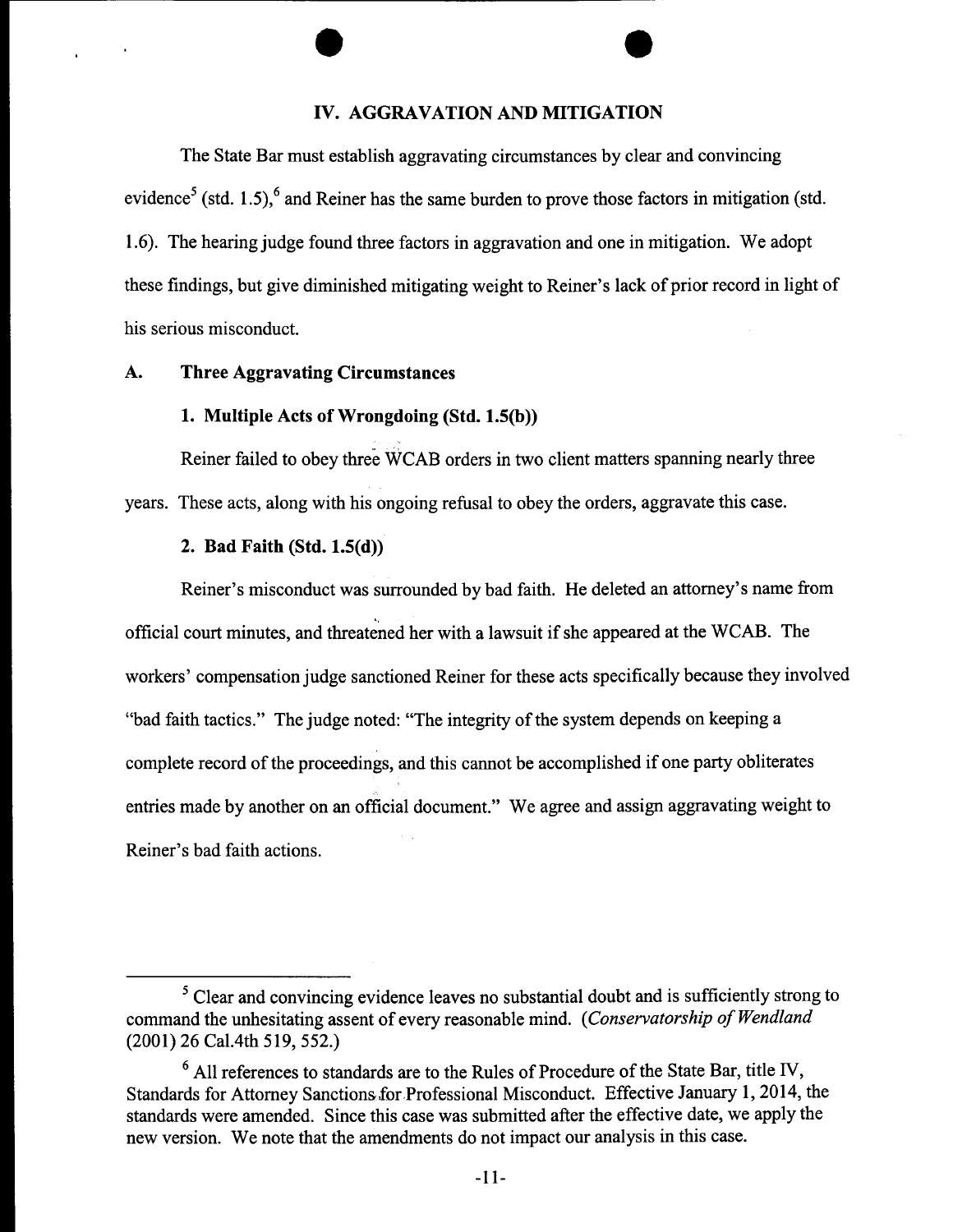## **3. Indifference/Lack of Remorse (Std. 1.5(g))**

Reiner has shown no remorse for his wrongdoing. Without apology, he made disparaging remarks about the workers' compensation judges and has continued this conduct in this proceeding. He claimed the hearing judge committed the crimes of perjury and obstruction of justice, and accused this court of engaging in intellectual dishonesty and corruption. Reiner's conduct "reflects a seeming unwillingness even to consider the appropriateness of his [behavior] or to acknowledge that at some point his position was meritless or even wrong to any extent. Put simply, [Reiner] went beyond tenacity to truculence." *(In re Morse* (1995) 11 Cal.4th 184, 209.) Reiner's lack of remorse constitutes aggravation.

#### **B.** One Mitigating Circumstance — No Prior Record of Discipline (Std. 1.6(a))

Standard 1.6(a) provides mitigation for the absence of discipline over many years where the present conduct is not deemed Serious. The hearing judge assigned significant weight to Reiner's 17 years of discipline-free practice. However, where the misconduct is serious, a discipline-free record is most relevant when the misconduct is aberrational and unlikely to recur. *(Cooper v. State Bar* (1987) 43 Cal.3d 1016, 1029 [prior exemplary conduct less relevant where attorney commits serious pattern of misconduct and does not accept responsibility].) Here, Reiner committed serious misconduct over a three-year year period. In light of his ongoing refusal to comply with the court orders, his misconduct is not aberrational and creates a risk of future misconduct. Accordingly, we assign only limited mitigating weight to this factor.

#### V. DISCIPLINE DISCUSSION

The purpose of attorney discipline is not to punish the attorney, but to protect the public, the courts and the legal profession, to preserve public confidence in the profession, and to maintain high professional standards for attorneys. (Std. 1.1.) Ultimately, we balance all relevant factors on a case-by-case basis to ensure that the discipline imposed is consistent with

-12-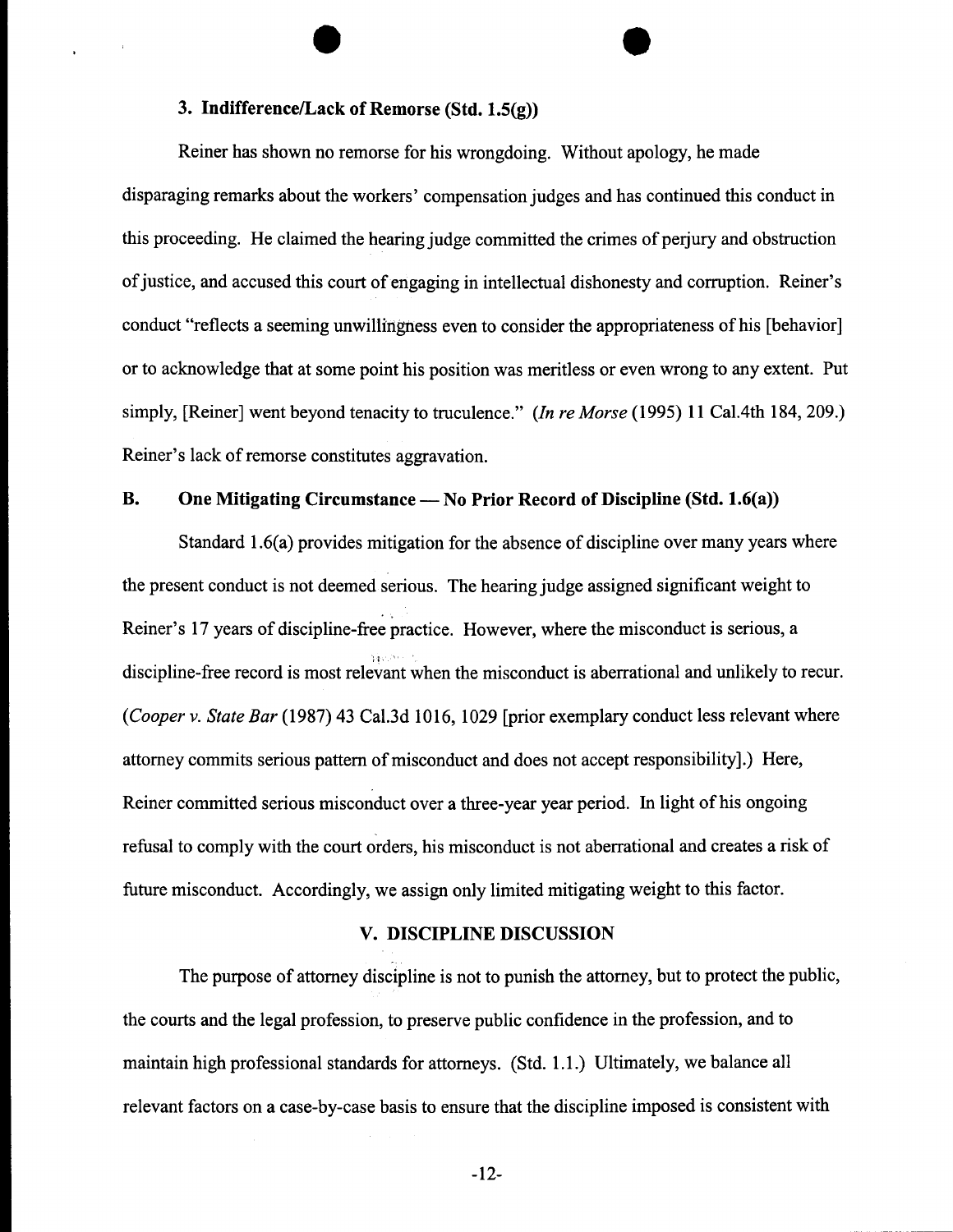its purpose. *(ln re Young* (1989) 49 Cal.3d 257, 266.) To determine the proper discipline, the Supreme Court instructs us to follow the standards "whenever possible." *(In re Young, supra,* 49 Cal.3d at p. 267, fn. 11.)

Standard 2.8(a) provides for disbarment or actual suspension for disobedience of a court order related to the attorney's practice of law. Given this broad range of discipline, we look to case law for guidance. *(Snyder v. State Bar* (1990) 49 Cal.3d 1302, 1310-1311 .) While no case singularly addresses a continuing violation of court orders, we find two cases instructive  $\frac{m}{m}$ *the Matter of Riordan* (Review Dept. 2007) 5 Cal. State Bar Ct. Rptr. 41, and *In the Matter of Katz* (Review Dept. 1995) 3 Cal. State Bar. Ct. Rptr. 430. These cases provide bookends for a range of discipline where an attorney willfully violates court orders, even though the misconduct, aggravation, and mitigation do not entirely parallel Reiner's case.

Riordan received a six-month stayed suspension after he failed to obey two Supreme Court orders to file an opening brief in a capital appeal, failed to competently perform, and failed to report judicial sanctions. Multiple acts and harm to the administration of justice aggravated the case, but 17 years of discipline-free practice, cooperation, and good character were mitigating circumstances. We found that Riordan's actions arose out of circumstances where he found himself "in over his head" and did not seek appropriate help. *(In the Matter of Riordan, supra, 5*) Cal. State Bar Ct. Rptr. at p. 53.)

In contrast, Katz received a two-year actual suspension for committing acts involving moral turpitude, filing a bad faith bankruptcy petition, and violating two bankruptcy court orders. He had a prior record of discipline that involved moral turpitude, committed his misconduct while on disciplinary probation, and lacked remorse.

Reiner's case is less serious than *Katz* since he has no prior discipline, but more serious than *Riordan* because he lacks remorse and refuses to obey the court orders. The Supreme Court

-13-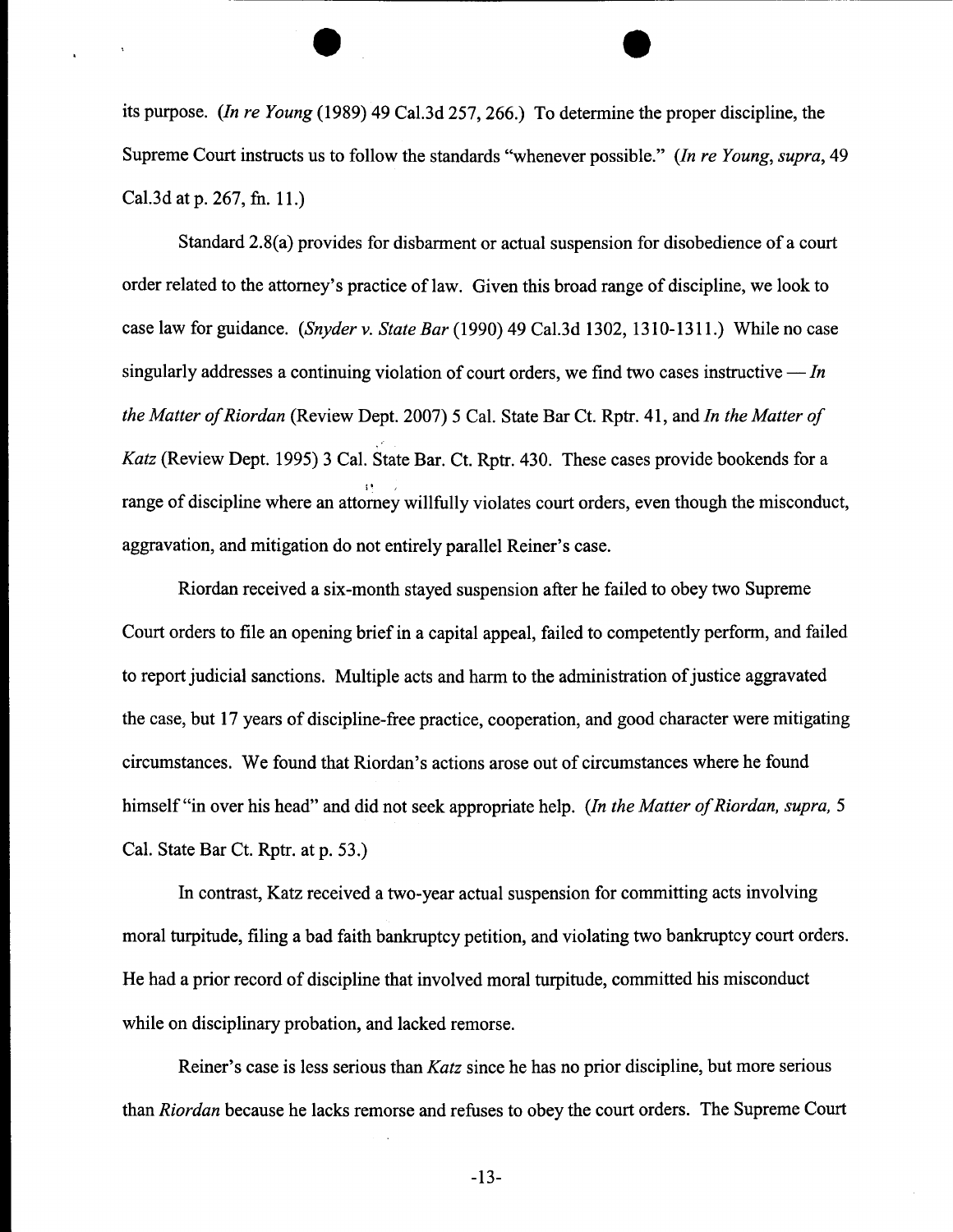has harshly criticized attomeys who willfully violate court orders, finding it difficult to imagine conduct more,unbefitting an attorney. (See *Barnum v. State Bar* (1990) 52 Cal.3d 104, 112.) "Disobedience of a court order, whether as a legal representative or as a party, demonstrates a lapse of character and a disrespect for the legal system that directly relate to an attomey's fitness to practice law and serve as an officer of the court." *(In re Kelley* (1990) 52 Cal.3d 487, 495-496 citing *Maltaman v. State Bar, supra,* 43 Cal.3d at p. 951.) When an attorney disobeys a court order based on an unreasonable interpretation not made in good faith, public discipline is necessary to send a clear message to the Bar, the courts, and the public that considerable disciplinary consequences will result. Like the hearing judge, we are "seriously troubled by respondent's inability or refusal to recognize his own wrongdoing and to comply with his obligations." Accordingly, we adopt the recommended discipline.

#### VI. RECOMMENDATION

For the foregoing reasons, we recommend that Martin Barnett Reiner be suspended from the practice of law for two years, that execution of that suspension be stayed, and that he be placed on probation for two years on the following conditions:

1. He must be suspended from the practice of law for a minimum of the first six months of his probation and remain suspended until the following conditions are satisfied:

a. He pays the following sanctions and attorney fees and costs, (or reimburses the Client Security Fund, to the extent of any payment from the Fund to the payees, in accordance with Business and Professions Code section 6140.5) and furnishes proof to the State Bar Office of Probation in Los Angeles.

(1) \$2,500 to the Secretary and Deputy Commissioner, Workers' Compensation Appeals Board, as ordered by the Workers' Compensation Appeals Board, in its July 27, 2007 Order Denying Disqualification and Imposing Sanctions in *Habtnesh Ezra vs. State of California, Department of Health Services;* 

(2) \$2,500 to the Secretary and Deputy Commissioner, Workers' Compensation Appeals Board, as ordered by the Workers' Compensation Appeals Board in its February 23, 2010 Opinion and Order Imposing Sanctions in *Rosa Palafox vs. Pelican Products Inc., et al.;*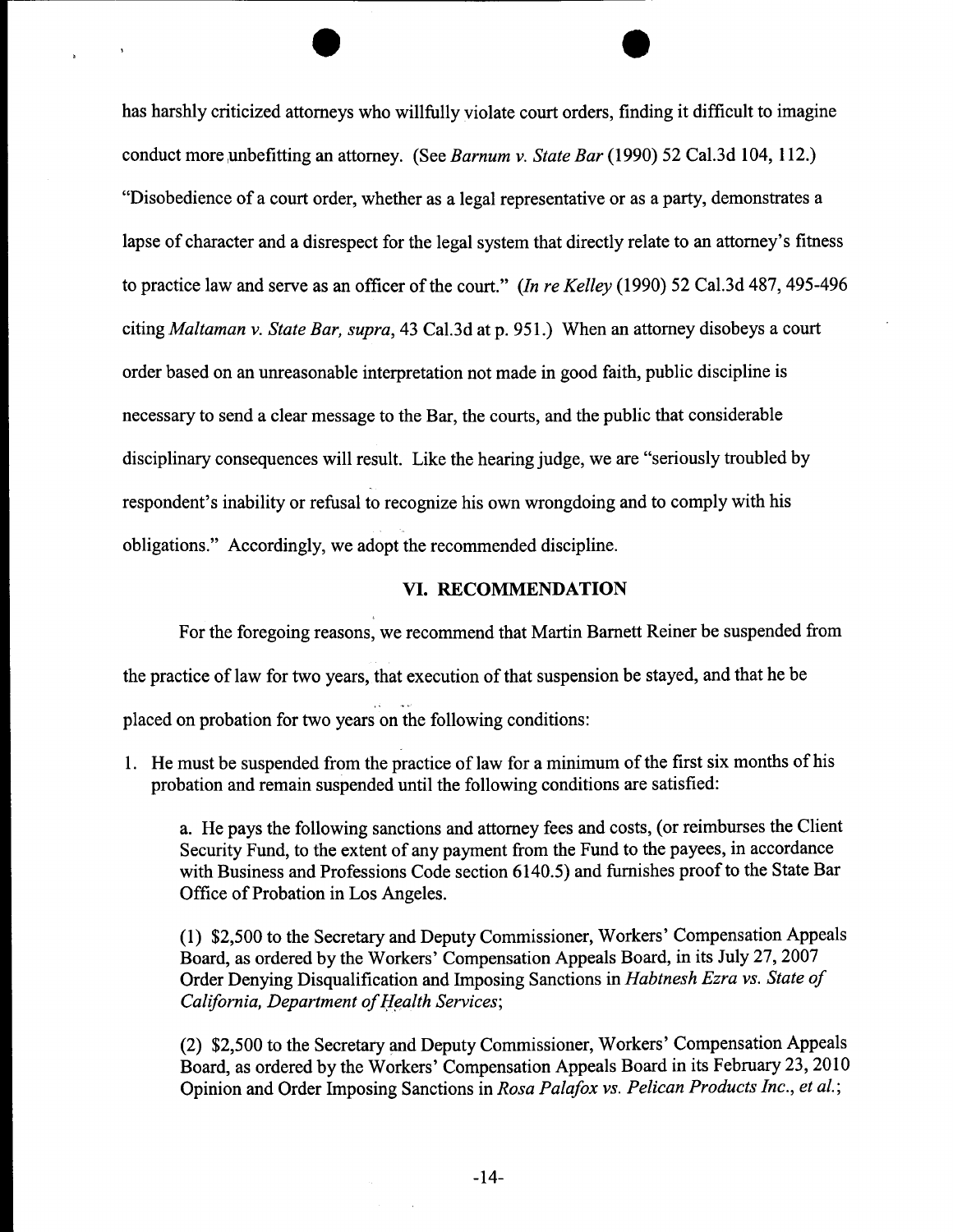(3) \$2,500 to the Secretary and Deputy Commissioner, Workers' Compensation Appeals Board, as ordered by the Workers' Compensation Appeals Board in its June 21, 2010 Findings and Order in *Rosa Palafox vs. Pelican Products lnc., et al.;*

 $\ddot{\phantom{1}}$ 

(4) \$1,000 to Graiwer & Kaplan, Los Angeles, as ordered by the Workers' Compensation Appeals Board in its June 21, 2010 Findings and Order in *Rosa Palafox vs. Pelican Products Inc., et al.,* as clarified in its September 10, 2010 Opinion and Order After Reconsideration; and

b. If he remains suspended for two years or more as a result of not satisfying the preceding requirements, he must also provide proof to the State Bar Court of his rehabilitation, fitness to practice, and learning and ability in the general law before his suspension will be terminated. (Rules Proc. of State Bar, tit. IV, Stds. for Atty. Sanctions for Prof. Misconduct, std. 1.2(c)(1).)

- 2. He must comply with the provisions of the State Bar Act, the Rules of Professional Conduct, and all of the conditions of his probation.
- Within 10 days of any change in the information required to be maintained on the membership records of the State Bar pursuant to Business and Professions Code section 6002.1, subdivision (a), including his current office address and telephone number, or if no office is maintained, the address to be used for State Bar purposes, he must report such change in writing to the Membership Records Office and the State Bar Office of Probation.
- Within 30 days after the effective date of discipline, he must contact the Office of Probation and schedule a meeting with his assigned probation deputy to discuss the terms and conditions of probation. Upon the direction of the Office of Probation, he must meet with the probation deputy either in person or by telephone. During the period of probation, he must promptly meet with the probation deputy as directed and upon request.
- 5. He must submit written quarterly reports to the Office of Probation on each January 10, April 10, July 10, and October 10 of the period of probation. Under penalty of perjury, he must state whether he has complied with the State Bar Act, the Rules of Professional Conduct, and all of the conditions of his probation during the preceding calendar quarter. In addition to all quarterly reports, a final report, containing the same information, is due no earlier than 20 days before the last day of the probation period and no later than the last day of the probation period.
- Subject to the assertion of applicable privileges, he must answer fully, promptly, and truthfully, any inquiries of the Office of Probation that are directed to him personally or in writing, relating to whether he is complying or has complied with the conditions contained herein.
- 7. Within one year after the effective date of the discipline herein, he must submit to the Office of Probation satisfactory evidence of completion of the State Bar's Ethics School and passage of the tests given at the end of that session. This requirement is separate from any Minimum Continuing Legal Education (MCLE) requirement, and he shall not receive MCLE credit for attending Ethics School. (Rules Proc. of State Bar, rule 3201.)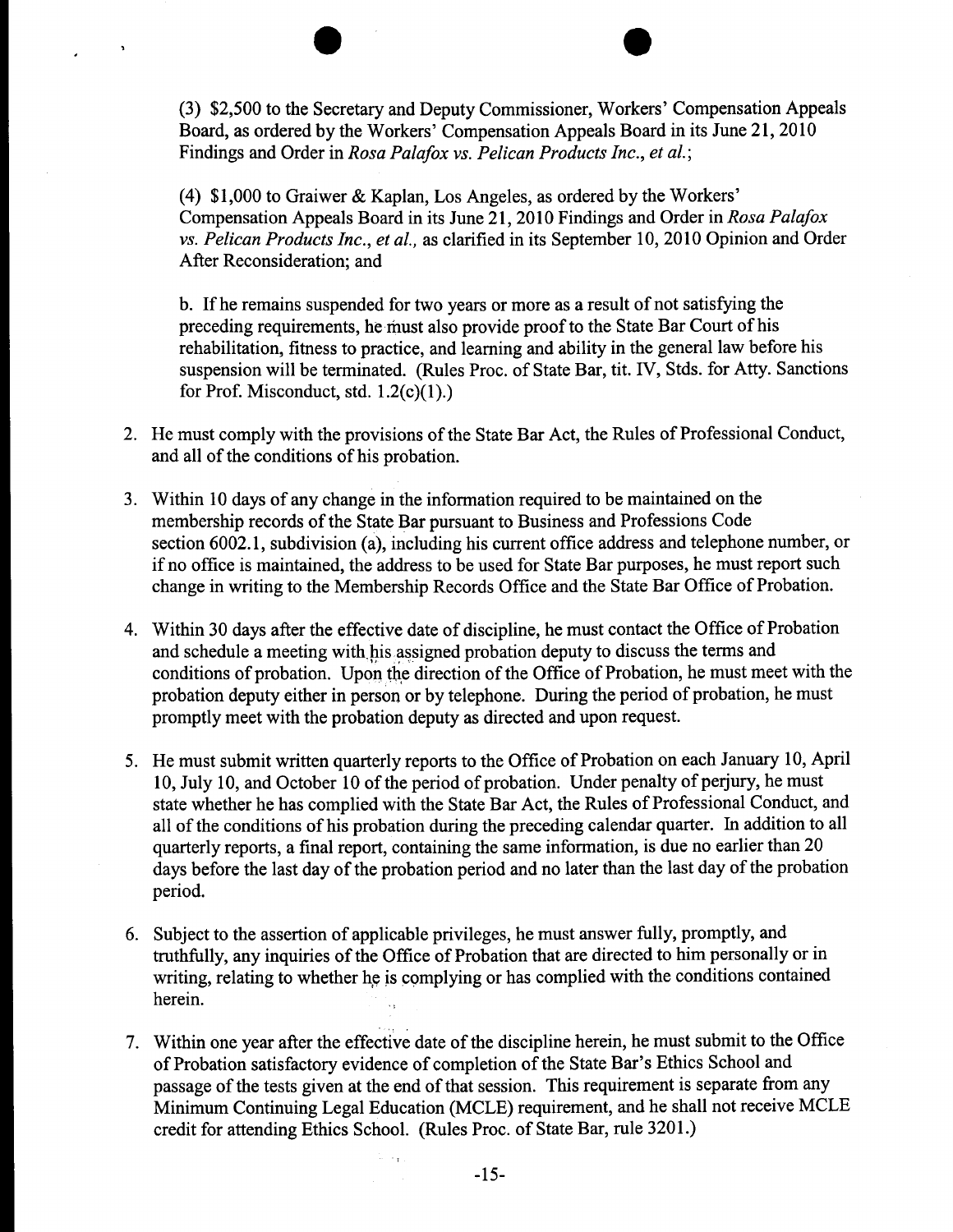The period of probation will commence on the effective date of the Supreme Court order imposing discipline in this matter. At the expiration of the period of probation, if Reiner has complied with all conditions of probation, the period of stayed suspension will be satisfied and that suspension will be terminated.

#### VII. PROFESSIONAL RESPONSIBILITY EXAMINATION

We further recommend that Martin Bamett Reiner be ordered to take and pass the Multistate Professional Responsibility Examination administered by the National Conference of Bar Examiners within one year or during the period of his actual suspension in this matter, whichever is longer, and to provide satisfactory proof of such passage to the Office of Probation within the same period. Failure to do so may result in an automatic suspension. (Cal. Rules of Court, rule 9.10(b).)

#### VIII. RULE 9.20

We further recommend that Martin Barnett Reiner be ordered to comply with the requirements of rule 9.20 of the California Rules of Court, and to perform the acts specified in subdivisions (a) and (c) of that rule within 30 and 40 days, respectively, after the effective date of the Supreme Court order in this proceeding. Failure to do so may result in disbarment or suspension.

#### IX. COSTS

 $\mathcal{L} = \mathcal{L} \mathcal{L}$  .

We further recommend that costs be awarded to the State Bar in accordance with Business and Professions Code section 6086.10, such costs being enforceable both as provided in section 6140.7 and as a money judgment.

#### PURCELL, J.

WE CONCUR:

**.** 

REMKE, P. J.

EPSTEIN, J.

-16-